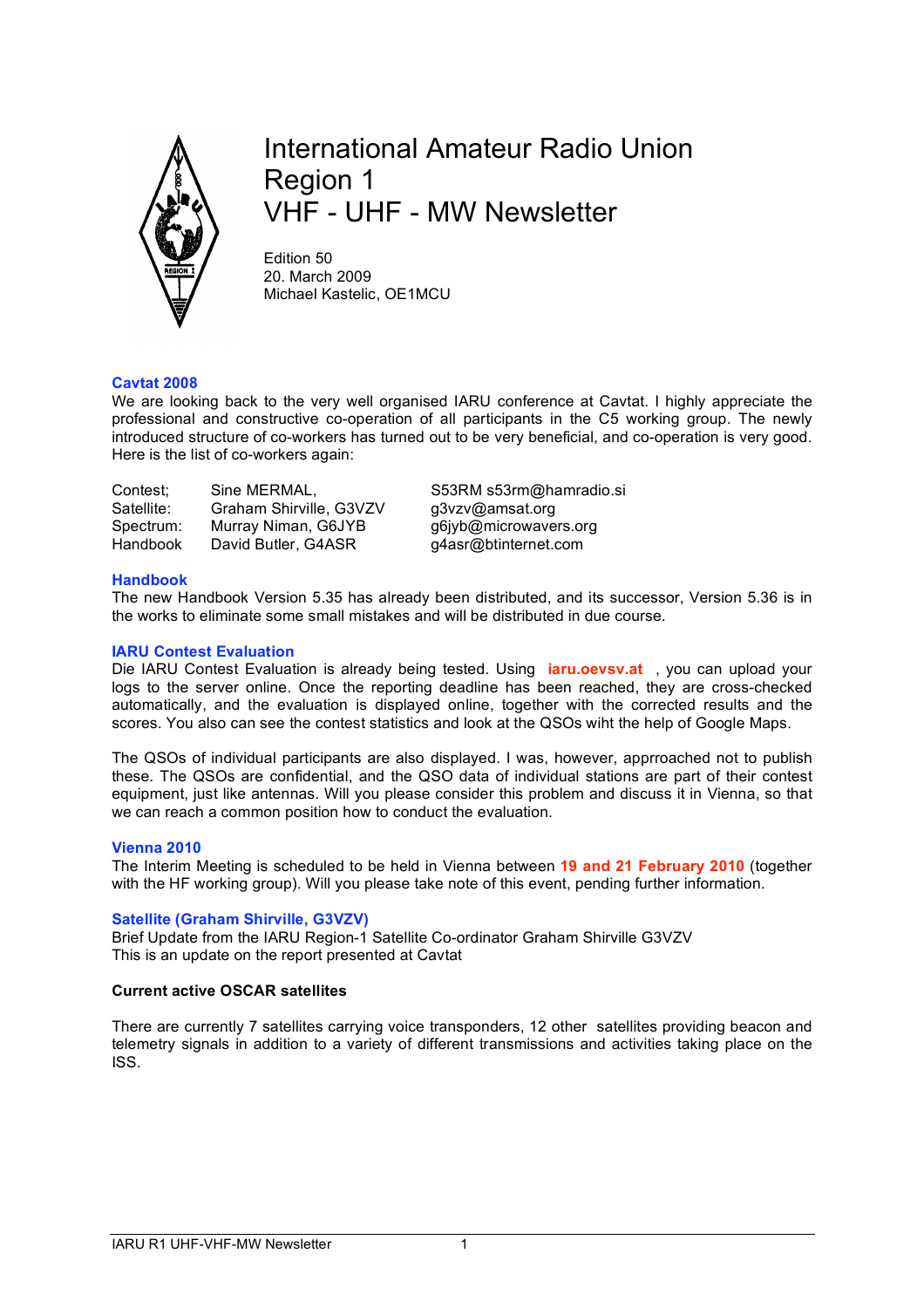OSCAR amateur transponder satellite projects (under construction or at proposal stage) This list shows a number of the active projects underway at this time

- Phase 3E AMSAT-DL
- Kiwisat AMSAT-ZL
- SumbandilaSat AMSAT-ZS June 2009 launch?
- ESEO AMSAT-UK (communications package only) 2011 launch
- Eagle AMSAT-NA
- EuroDAST AMSAT Italy with AMSAT-UK

#### **Cubesats**

There are currently 21 cubesat projects which have launches identified to take place within the next 12/18 months. These satellites are, in the main, planning to use uplinks in the 145MHz band and downlinks in the 437MHz band.

#### **ISS -Columbus**

Work is continuing to define and develop a suitable digital video modulation scheme to allow webcam type pictures to be downlinked from the Columbus module on the ISS on S-Band.

Additionally it is hoped that VHF and UHF antennas may be installed on the outside of Columbus within the next 12 months. This would greatly enhance the operating possibilities in the future.

#### **Frequency Coordination**

The IARU satcoord team has continued to be very active and is working to ensure that any satellite project which is intending to use frequencies in the amateur satellite service is actually compliant with the requirements for such use.

# **Education Outreach**

 I was invited, by ESA, to present a paper on amateur radio and our space activities to the 2nd European Cubesat Workshop that was held at their ESTEC facility in Holland during January. This event, held over three days, attracted nearly 200 university students from all over Europe and from Canada. A copy of the presentation given is available at : http://www.shirville.com/anonymous/vzvcubesat2009.ppt

#### **Spectrum (Murray Niman, G6JYB)**

#### **24GHz and Car Radar**

At the beginning of 2009 it suddenly became clear at short notice that the EU, under pressure from the car industry, was considering a new form of automotive wideband Short Range Radar (SRR) radar (a collision avoidance aid). RSGB and a few other Member Societies responded quickly and the inputs were considered by CEPT WGFM, which met at Cascais in February 2009.

#### **Background**

Previously, narrowband radars had been permitted in the 24.05-24.25GHz ISM section and ultrawideband Car SRR had controversially been granted a temporary permit with strict conditions to be fitted to new cars until 30-June-2013. The latter operate over 21.65-26.65GHz (called SRR24G), pending a move to the preferred 79GHz band (where unrestricted use is permitted over 77-81GHz) adjacent to current 76-77GHz cruise control radars. Sales of the new 24G SRR had been quite slow, partly due to the restrictions imposed.